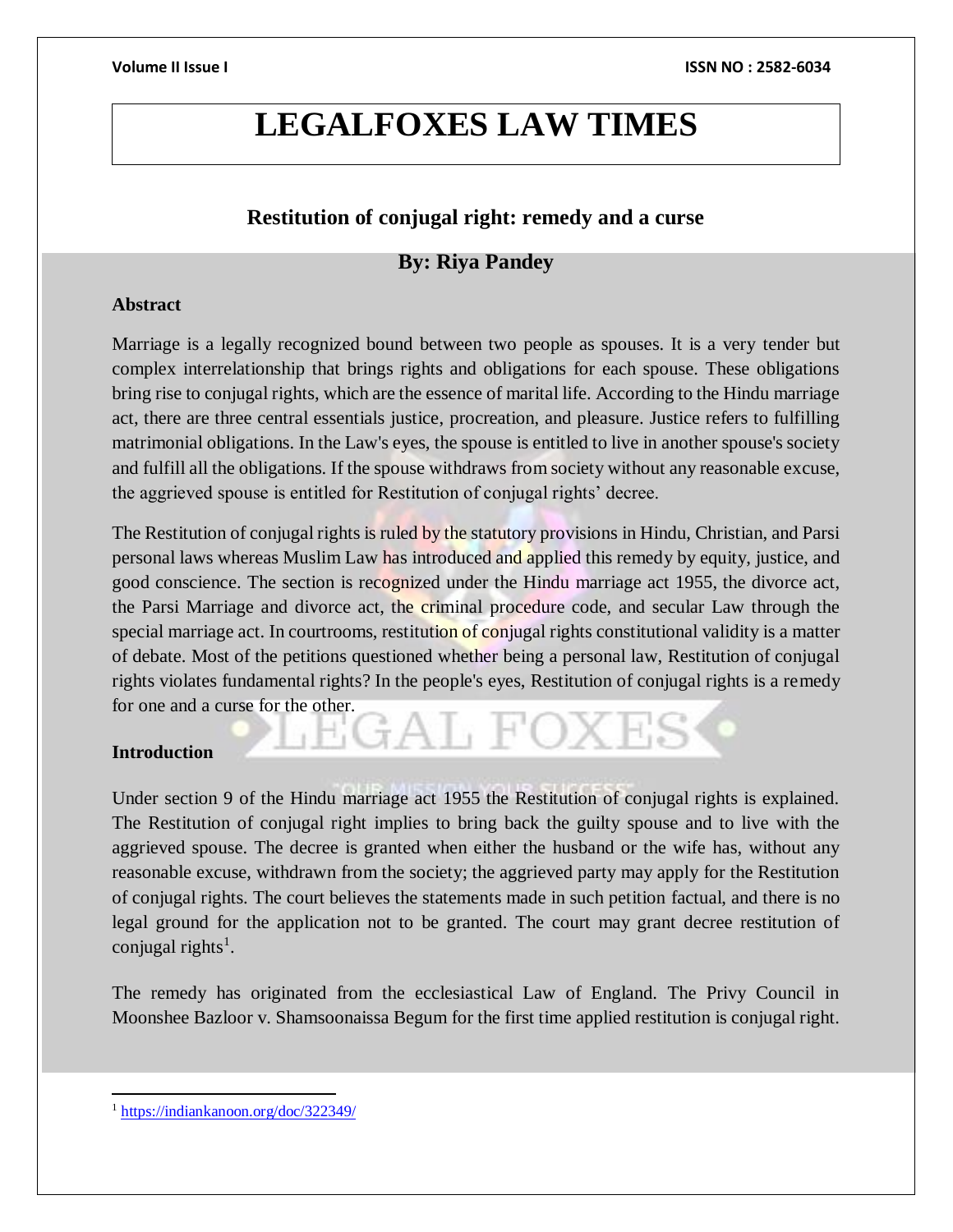In the case of Ranjhana V. Kejriwal Vs. Vinod Kumar Kejriwal<sup>2</sup>. The court held that the decree would only be granted in a valid marriage but not in the case of a void marriage.

Three main elements have to be proven for the decree- withdrawn from society, either by husband or wife, without any reasonable excuse. Here, term 'society' means cohabitation and consortium, which the spouses expect from their marriage. The other concept related to society is withdrawn from fulfilling rights and obligations arose after the marriage. The concept of reasonable excuse is a critical element. The reasonable excuse for withdrawal can be cruelty, demand for dowry, refusal to sex, adultery, and any act by the petitioner, making it difficult for the spouse to cohabit. Whether there has been a reasonable excuse for withdrawal arises, the burden of proving reasonable excuse rests on the spouse who has withdrawn from society.

### **Statutory Provisions**

We have several personal laws ruling different provisions related to section 9 but the basis are same. Either husband or wife should have withdrawn from society without any reasonable excuse. Some of the provisions are:-

- 1. Section 9 of the Hindu Marriage Act 1955.
- 2. Section 22 of the Special Marriage Act, 1954
- 3. Section 32 of the Indian Divorce Act, 1869
- 4. Section 36 of the Parsi Marriage and Divorce Act, 1936

### **Why We Need Restitution of Conjugal Right**

The question regarding the need for Restitution of conjugal rights has always been a matter of argument. Some people consider it a remedy to their marriage; on the other hand, it is a curse for some. It is a remedy for some people because it gives them a chance to rethink and rebuild their marriage and correct their mistakes. Simultaneously, it is a curse because one spouse is forced to return to their marital house without their will. In countries like India, marriages are considered sacrament people believe Restitution of conjugal rights as a tool to repair and protect their marriage. The answer to the question of its need is clear. We need it to protect and give a second chance to the marriage rather than deserting it.

It is critical to think about the need for it on moral grounds. Restitution of conjugal rights seems to violate a person's rights under the Indian constitution. It violates freedom of association, freedom to live in and settle in any part of India, and right to the profession. We have always heard that marriage is a crucial part of human life, and it is necessary to save it rather than declining it. So, to put force to do something good for society, it is necessary, and it does not matter whether it is best or evil in people's eyes.

### **WORLDWIDE POSITION**

 $\overline{a}$ 

<sup>2</sup> AIR 1997 Bom 300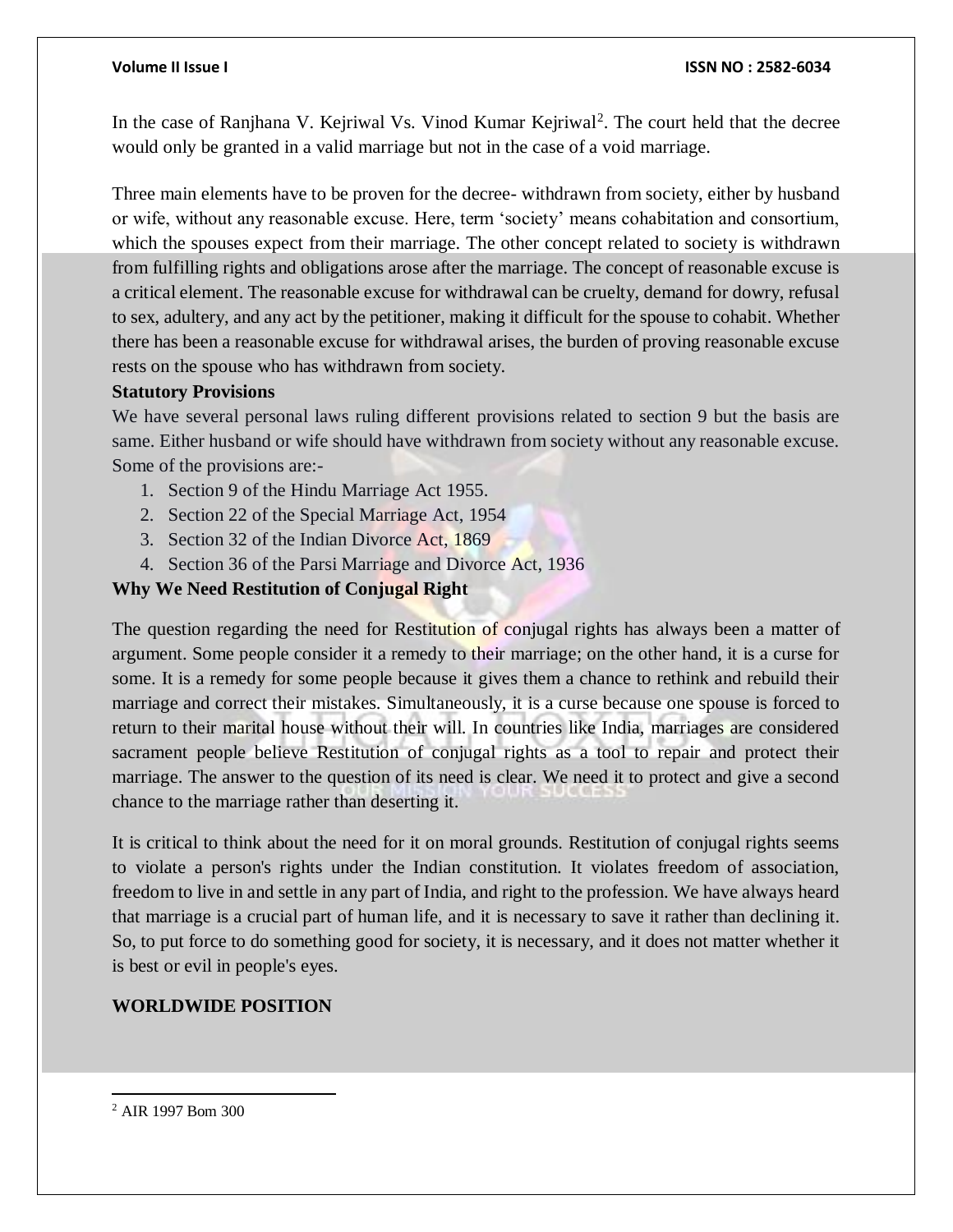#### **Volume II Issue I ISSN NO : 2582-6034**

The Edict of Restitution of conjugal rights is an issue observed in the whole world. In the belowmentioned paragraphs, we will see other countries' viewpoints on the Restitution of conjugal rights.

1. UK: In English Law, there was a common belief that the decree for Restitution of conjugal rights was the only matrimonial matter over which the ecclesiastical courts had jurisdiction. It could be issued against either the husband or wife who withdraws from the society without any good ground, and if successful, the parties would be forced to stay together. It was followed for an extended period in Beirut in 1969: A report was published by the law commission mission that recommended abolishing the action. As a result, it was abolished by the Matrimonial Proceedings Act, 1970.

2. Scotland: In Scotland, the term used for Restitution of conjugal rights laws was "adherence," and it was revoked by section 2(1) of the Law Reform Act, 1984.

3. Ireland: In Ireland, it was abolished by the Family Laws Act, 1988, as it was considered unconstitutional by the courts in many cases.

4. South Africa: It is another one of those countries which had got rid of the Restitution of Conjugal Rights in early 1979 through Section 14 of the Divorce Act, 1979.

5. Canada: The family law in this country has varied from time to time, and till now, it is continuously evolving, but it is somewhat based on the common English Law. The decree was considered in Law but not in all provinces of Canada but only in some. It was after the 20th century only that standardization of Family Law has taken place. After that, only Restitution of Conjugal Rights has been considered as a valid law in the whole of Canada.

### **Constitutionality**

Constitutional Validity of the Restitution of conjugal is always questioned in courtrooms. The following are some cases that throw light in the section's constitutionality.

- The constitutional validity of Restitution of conjugal was challenged in the High Court in Sareetha v. T. Venkatasubbaiah  $3$ . In the case, it was said that section 9 of the Act had deemed a violation of the fundamental rights in part III of India's Constitution, especially Article 14 and 21. Justice held that section 9 is a crude and inhuman remedy. It violates the right to privacy and human dignity guaranteed by Article 21 of the Constitution. Therefore Restitution of conjugal rights under section 9 of the Hindu marriage act 1955 was unconstitutional.
- Justice Rotagi in Harvinder Kaur v Harminder Singh<sup>4</sup> recognized that "restitution of conjugal right is nothing but the new ground for divorce."

<sup>3</sup> AIR 1983 AP 356

l

<sup>4</sup> AIR 1984 Delhi 66